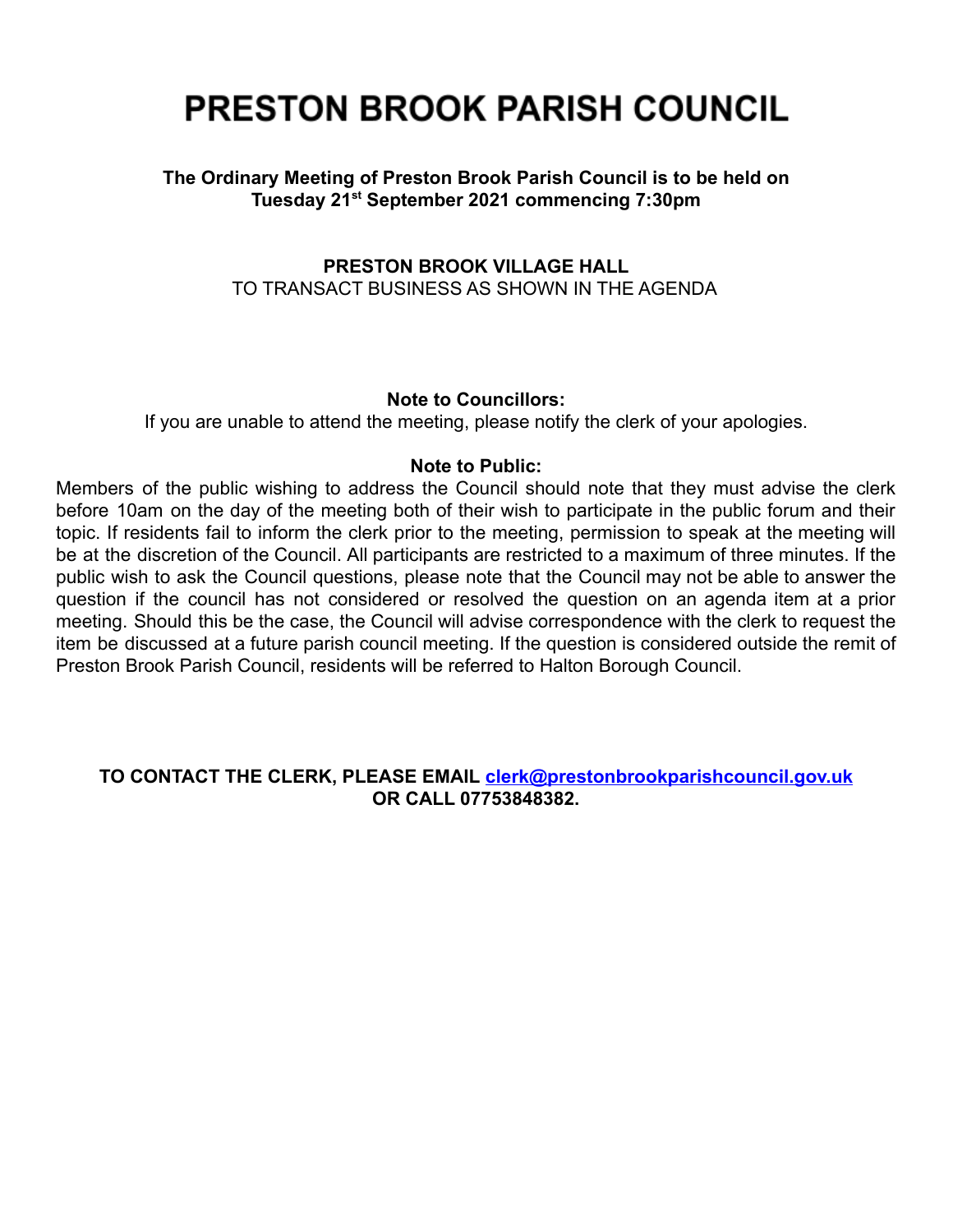## **MEETING AGENDA PRESTON BROOK PARISH COUNCIL Tuesday 21st September 2021**

## **Part 1**

- **1. To record apologies for absence**
- **2. Declarations of Members' Interests of a Pecuniary or Non-Pecuniary Nature in Accordance with the Localism Act 2011 Sections 26-34 & Schedule 4**. (Having membership of a club, charity etc or a close relationship or having a financial bearing on a member of their spouse/partner).
- **3. To receive and note Preston Brook Police Report** (To receive report on crime statistics and highlight any areas of concern to be considered a police priority for Preston Brook).
- **4. To confirm and sign as a true record the minutes of the ordinary meeting held on 20 July 2021**

## **5. Parish Council Finance**

#### **a) Receipts**

(To acknowledge payments received since the last meeting). None received

#### **b) Payments – to be made**

(To consider and approve those invoices made under the General Power of Competence).

C.Wyna – Salary - £246.22 HMRC - £148.40 L.Tickle – Audit - £55 CHALC – Training J.Walton - £25

## **Balance of account - £11,206.81**

#### **6. TPO**

a) To discuss and approve costs of £550+VAT for works on TPO tree at Bridgewater Grange following receipt of tree survey

## **7. Sub-committees**

a) To discuss and agree approach to sub-committees for the parish council

## **8. Correspondence**

None

## **9. Urgent Items**

(As agreed by the Chairman and Clerk prior to the commencement of the meeting).